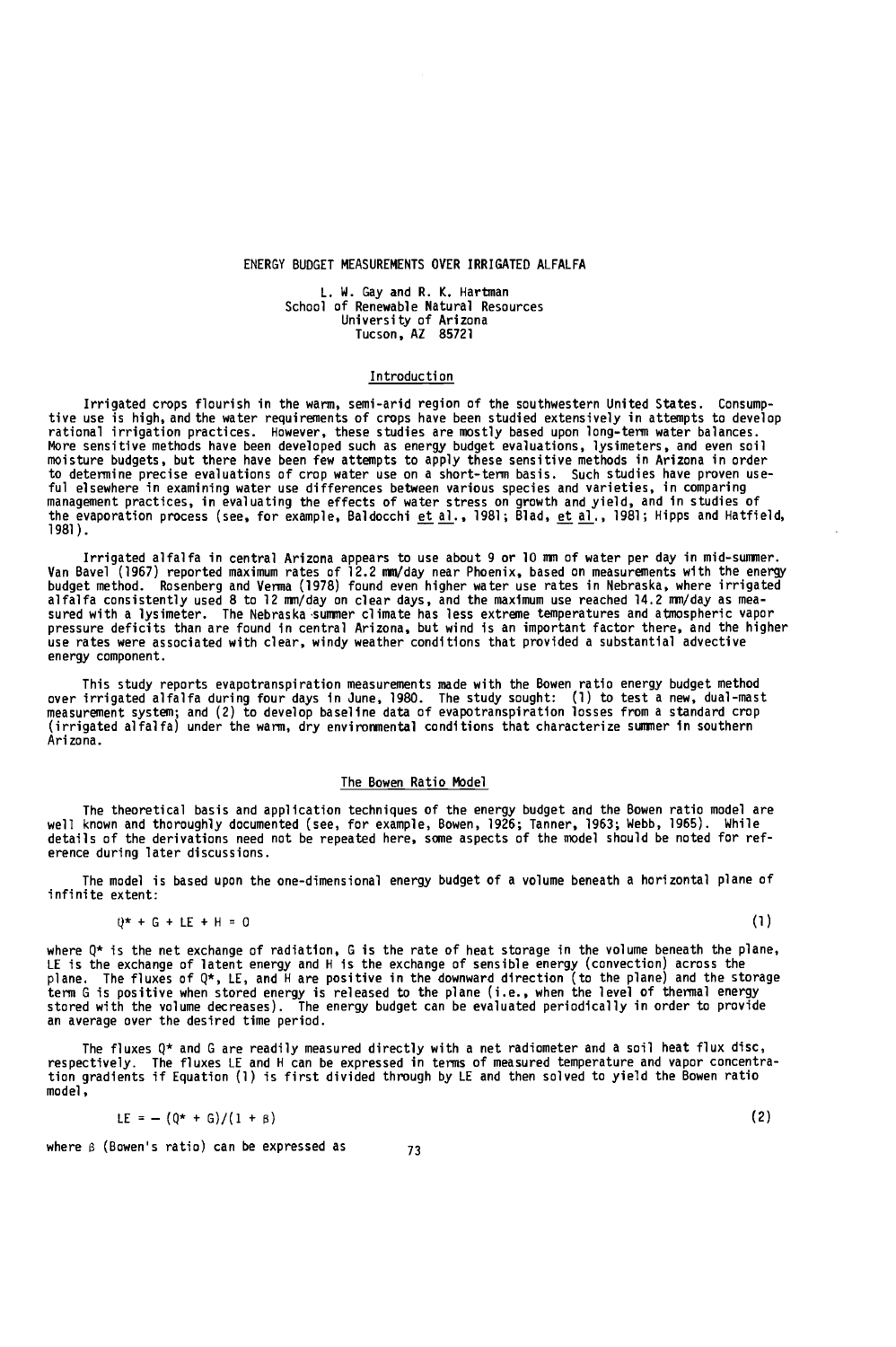$\beta$  = H/LE =  $\lambda P(K_h/K_a)(\Delta\theta/\Delta z)/(\Delta e/\Delta z)$ 

#### $= 0.646$   $\triangle \theta / \triangle e$  at sea level,

with  $\lambda$  ( $\lambda$  = 0.000646/°C) being the psychrometric constant,  $P$  (mb) is atmospheric pressure at the site,  $K_h$ <br>and  $K_e$  are the turbulent diffusivities for sensible energy and for vapor ( $K_h/K_e$  is normally assumed t

Equation (3) requires that measurements of  $\Delta\theta$  and  $\Delta\mathbf{e}$  be made in the air above the evaporating surface.<br>Since the gradients are often rather small, a high degree of precision is needed in order to evaluate Since the gradients are often rather small, a high degree of precision is needed in order to evaluate<br>LE with Equation (2). The basic applicability of the model has been well established by comparisons with<br>lysimeter meas

# Field Measurements

The alfalfa field site was located about 50 km northwest of Tucson in the Avra Valley Irrigation District, at an elevation of about 650 m. The instruments were sited in a field approximately 12 ha in area; fetch to the desert and to the west and northwest was about 300 m, and fetch to adjacent fields to the south and east was about 270 m and 80 m respectively. Ihe recently irrigated alfalfa was vigorous,<br>dense, and about 0.5 m tall. Measurements were taken on June 11 and 12, just before cutting began on<br>June 14, and aga

The system used for the energy budget measurements is similar to that described by Gay (1979a). The key features are: a precision data acquisition system, a microprocessor calculator for on -line data analysis, precisely calibrated ceramic wick psychrometers (Hartman and Gay, 1981), and an exchange mechanism that interchanges psychrometers between observations. The system employs two masts in close prox-imity (about 10 m apart here) so that two independent Bowen ratios can be obtained in order to provide a check on measurement precision. The two net radiometers (one on each mast) were averaged for areal net radiation and one soil heat flux disc was used to estimate thermal storage changes in the soil. The data acquisition system and microprocessor are housed in a mobile van,and the system operates from a generator in the field.

The pair of psychrometers used on each mast are vertically separated by 1 m. The psychrometers on each mast are interchanged every 6 minutes so that unbiased At and Ae means can be obtained for the Bowen ratio model every 12 minutes, using the averaging approach described by Sargeant and Tanner (1967). The ∆t's are corrected for the adiabatic lapse rate to yield ∆0's. The mean gradients are then calculated<br>from 15 samples made during the second 3 minutes of each 6 minute period (sensors are achieving equili-<br>brium during t detail by Gay and Fritschen (1979).

The exchange mechanisms were oriented to the north and placed on the masts with the lower psychro-<br>meter about 0.5 m above the alfalfa canopy. The net radiometers extended to the south at a height of<br>1.5 m above the alfalf about 10 mm. In addition to the data obtained for the basic energy budget, measurements were made of incident and reflected solar radiation, and wind speed and direction.

# Results

The daily energy budget results are obtained from two periods with quite different thermal regimes:<br>(1) the daytime period, characterized by large and cyclic variations in the inputs and outputs of energy,<br>and (2) the nigh generator. The generator was also routinely shut down for service at dawn and again at sunset each day. The data were obtained with virtually no trouble during the four daytime periods, however. The daytime energy budget results will therefore be emphasized because of their great magnitude, and because of the excellent quality of the data.

### Energy Budget Analyses

The daytime period of analysis actually conforms to the time that net radiation  $(Q^*)$  is positive, rather than to the period between sunrise and sunset. Net radiation lagged about 30 minutes behind solar radiation in the morning, becoming positive about 30 minutes after sunrise, and it went negative again about 30 minutes before sunset. This timing conforms to general results reported for a variety of surfaces elsewhere (Gay, 1979b).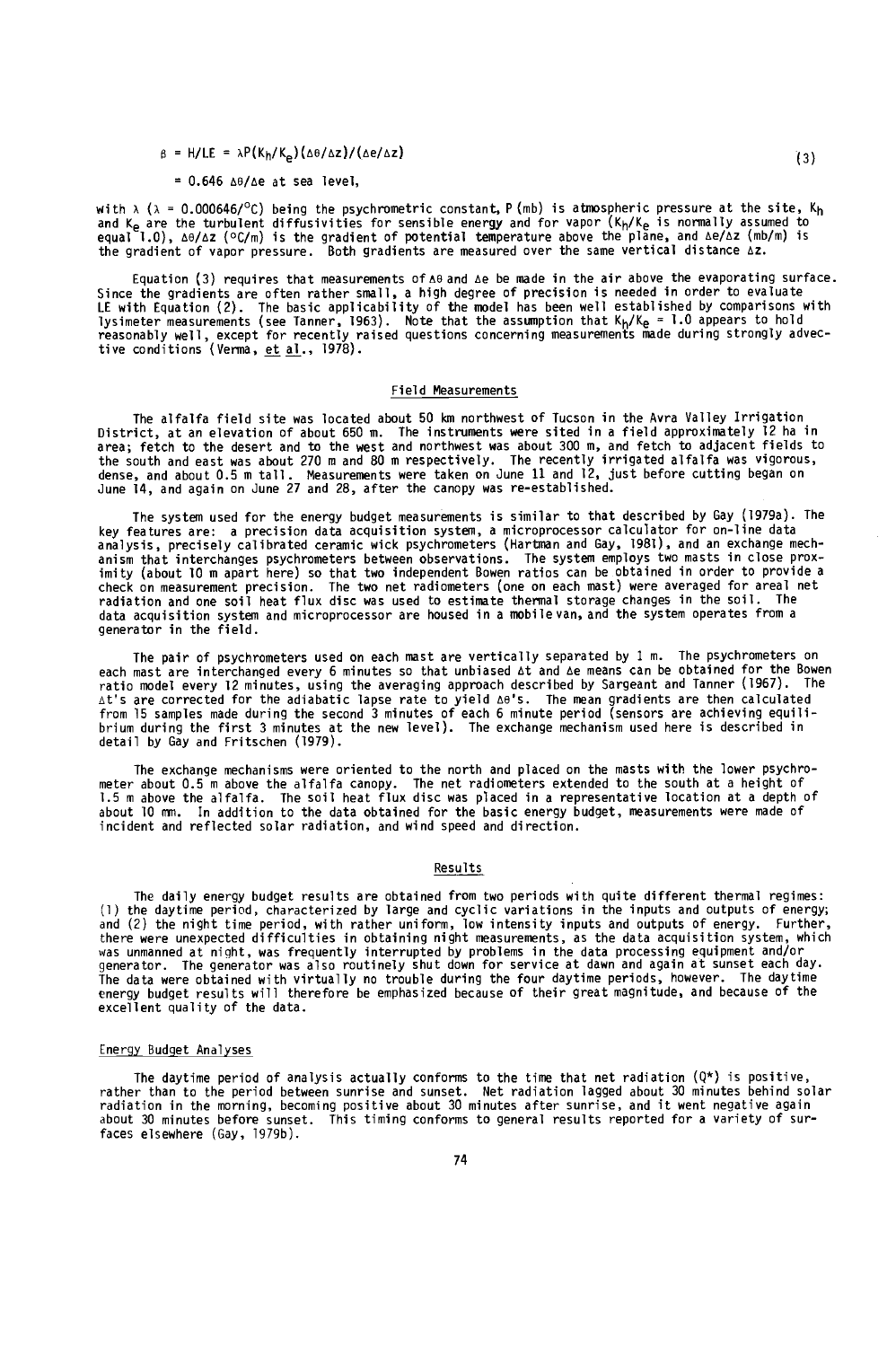The flux densities of the energy budget components (in W/m<sup>2</sup>) are illustrated in Figure 1 for the dayingnic period of positive net radiation on June 11 (approximately 0636-1836 hours). The points upon<br>which the curves are based were obtained at intervals of 12 minutes throughout the day. The curves on<br>this day are quit (b) shown in rigure 1 is based upon a single sensor, while the measurements of net radiation and sensible<br>heat are averaged between the two masts (Q\*, H). The flux of latent energy is of primary interest in<br>this study, and section of this paper.



Figure 1. Energy budget components over irrigated alfalfa on June 11, 1980. Symbols identified in the text.

Note that H>O throughout the day confirming that there was a continuous advection of sensible energy from the warm desert to the cool, transpiring alfalfa field. Also, there are short period fluctuations of about ±50 W /m2 that are superimposed upon daily cycles of convective latent energy. Both masts show the same fluctuations in LE1 and LE2, leading to the conclusion that these flucuations are probably associated with atmospheric transport changes as affected by wind speed.

The energy flux densities have been totaled for the periods of measurements and the totals are presented in lable 1. The individual days are<br>operiods are (in MJ/m<sup>2</sup>): Q\* = 19.8; G = -0.7; H= 7.8;<br>and LE = 26.9. The latent energy mean is equiva-<br>lent to the daily evaporation of 10.4 mm depth of water.

16 18 20 surements revealed that nocturnal conditions in The night period totals shown in Table 1 are based on measurements made through the single night of June 12-13. The basis for the night period<br>estimates requires further explanation. The meaestimates requires further explanation. this semi -arid climate place exceptional demands upon the Bowen ratio model. The clear skies, dry air and resulting steady loss of longwave radiation at night contribute to rapid surface cooling and to<br>the formation of a strong inversion over the alfal-<br>fa field (temperature gradient increases with<br>height). At the same time, the distribution<br>water vapor from the irrigat affected by the stable inversion conditions, and

| (decreasing vapor concentrations with<br>height above the field). The positive<br>temperature gradients and negative                                                   | Table 1. Energy bu              | Energy ur |
|------------------------------------------------------------------------------------------------------------------------------------------------------------------------|---------------------------------|-----------|
| vapor gradients were of a magnitude to<br>produce Bowen ratios that approached<br>negative one $(\beta + -1)$ . The Bowen ratio<br>model in Equation (2) becomes unde- | Da te<br>h 980                  | Ω.⊭       |
| fined when $\beta = -1.0$ . This can only<br>happen when Q* + G = O, according to<br>Equation (1), and thus it occurs only                                             | <b>l</b> ll June<br>(0636-1836) | 20.52     |
| during periods of very low energy flux.hဥ June<br>When the Bowen ratio is close to nega-<br>tive one, however, extraordinarily high                                    | K0636-1836)                     | 21.08     |
| precision is needed in measurements of<br>ΔΘ/Δe in order to make consistent esti-(0648-1848)                                                                           | 27 June                         | 18.35     |
| mates of LE. The application of the<br>Bowen ratio to these nocturnal periods<br>in semi-arid conditions is under fur-                                                 | <b>28 June</b><br>l(0648–1848)  | 19.10     |
| ther study and will be reported on in<br>a future paper.                                                                                                               | Daytime<br>Mean                 | 19.76     |
| To dha manaddoa  hawa neddontad                                                                                                                                        |                                 |           |

In the meantime, we have estimated the nighttime fluxes from the measured values of Q\* and G, by assuming that IIC-13<br>all of the longwave losses (Q\*) are I supplied by positive soil heat flux (G) and positive convection of sensible heat from the air (H). Latent energy

|                                    | -MJ/m <sup>2.</sup> |         |      |      |          |          | am    |
|------------------------------------|---------------------|---------|------|------|----------|----------|-------|
| Da te<br>1980                      | Ō*                  | G       | Н1   | н2   | LE1      | LE2      | EТ    |
| <b>11 June</b><br>(0636-1836)      | 20.52               | $-0.84$ | 6.54 | 6.33 | $-26.22$ | $-26.01$ | 10.45 |
| l2 June<br>(0636–1836)             | 21.08               | $-0.97$ | 6.12 | 5.88 | $-26.23$ | $-25.99$ | 10.44 |
| 27 June<br>(0648–1848)             | 18.35               | $-0.49$ | 7.14 | 6.63 | $-25.00$ | $-24.49$ | 9.90  |
| 28 June<br>(0648-1848)             | 19.10               | $-0.58$ | 8.21 | 7.70 | $-26.73$ | $-26.22$ | 10.59 |
| Daytime<br>Mean                    | 19.76               | $-0.72$ | 7.00 | 6.64 | $-26.05$ | $-25.67$ | 10.35 |
| Night<br>12-13 June<br>(1836-0636) | $-1.81$             | 1.22    | .59  | .59  | 0        | 0        | 0     |
| 24-hour<br>Mean                    | 17.95               | 0.5     | 7.69 | 7.23 | $-26.05$ | $-25.67$ | 10.35 |
|                                    | 75                  |         |      |      |          |          |       |

we observed strong water vapor gradients<br>(decreasing vapor concentrations with  $\epsilon$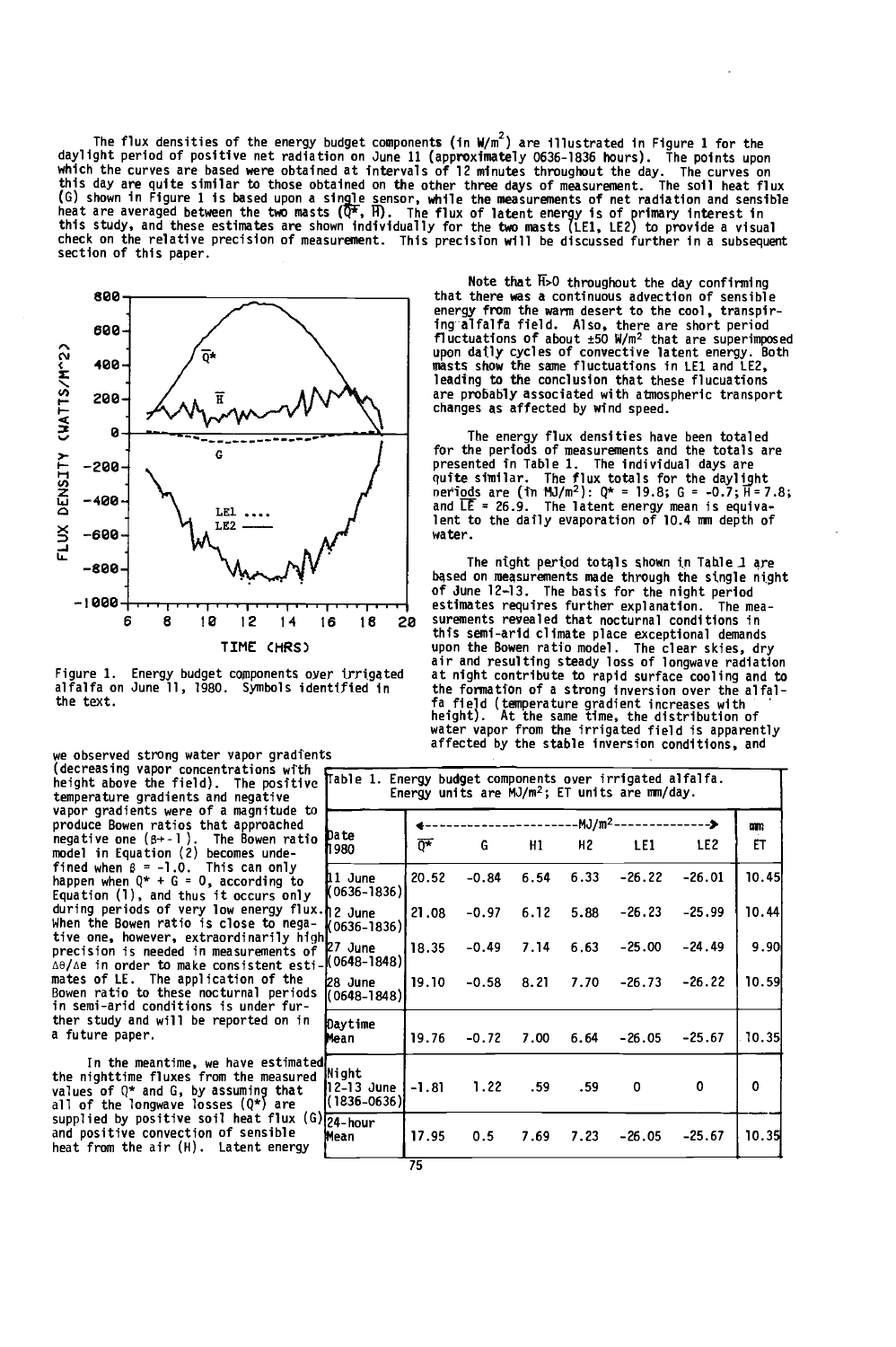was therefore set equal to zero at night. Forcing Lt = 0 is consistent with the closure or stomata at<br>night, but any evaporation from the soil surface is ignored. Since soil evaporation is likely to be low<br>because of the the low levels of energy exchange at night. Likewise, the use of a single night to represent all four nights should cause few problems, given the similar conditions that prevailed during the four days of measurement.

Compining the night time estimates with the daytime averages reduces the daily total or  $Q^*$  by nearly<br>10 percent, from 19.8 to 18.0 MJ/m<sup>2</sup>. The positive night time flux G, which supplied most of the night<br>radiative los from day to day.

Clearly, the most significant feature of the energy budgets measured over the alfalfa is the advec-<br>tion of sensible heat from the surrounding desert. More than 25 percent of the evaporation that took tion of sensible heat from the surrounding desert. More than 25 percent of the evaporation that took<br>place was derived from this source, which served to substantially augment the energy available from the<br>net exchange of r vapor concentration gradients indicate that sensible heat was directed towards the surface (advection) and water vapor was moving away from the surface (evaporation).

#### The Radiation Budget

Table 2 shows the radiation balance data for June 11, 12, 27, and 28 in terms of average flux density  $(W/m^2)$ . Incident solar radiation  $(K+)$  averaged b/0 W/m<sup>2</sup>during the four, 12-hour daylight measurement to the lit<br>periods. The mean shortwave albedo (EK+/EK+) was \_\_\_\_\_\_\_(06 about 25 percent with the second study period (6/27- 28) indicating slightly higher values than the first  $(063, 063)$ 0.26 are typical for dense, compact canopies of crops such as the alfalfa (Monteith, 1978). The apparent difference in albedo may have been caused by partly cloudy conditions on July 27 and 28 which increased the relative contribution of diffuse radiation to the total solar radiation. Net solar radiation (K\*=K+ - K+)  $Mear$ 

The efficiency with which the alfalfa surface converted solar radiation (K+) into non-radiative<br>forms (given by Q\*) can be examined by regressing  $\begin{bmatrix} 0^* & \text{up} & \text{up} \\ 0^* & \text{up} & \text{up} & \text{up} \\ 0^* & \text{up} & \text{up} & \text{up} \end{bmatrix}$ <br>this yields (in W/m<sup>2</sup>). forms (given by Q\*) can be examined by regressing <br>Q\* upon K\*. Over the four 12-hour daylight periods this yields (in  $W/m^2$ ).

 $Q^* = -59 + 1.02K^*$  (4) U

Interpretation of the coefficients "a" (intercept) and "b" (slope) have been discussed by Gay (1971).  $\Box$ <br>The initial net longwave, "a", represents longwave  $\Box$ <br>loss when K+ = 0 (i.e., at night), so that K\* must<br>exceed and "b" (slope) have been discussed by Gay (1971). w -1.0 The initial net longwave, "a ", represents longwave loss when K+ = 0 (i.e., at night), so that K\* must<br>exceed approximately 59 W/m<sup>2</sup> before the net radia-  $\overline{O}$  -2.0<br>tion becomes positive. The slope, "b", is 1.02,<br>indicating an increase of 1 unit of K\* will result  $\overline$ in a 1.02 unit increase in Q\*. A slope greater than  $\alpha_2$   $-3.0$   $$ somewhat (becomes less negative) during the middle of the day when net shortwave is greatest. This is  $\overrightarrow{H}$  -4.0 to be expected if the surface temperature becomes  $\frac{1}{2}$   $\frac{-4.0}{4}$ <br>relatively cooler than its surroundings (i.e., irri-  $\frac{1}{4}$ gated crops surrounded by desert) during periods of  $\overline{ }$ <br>greater solar radiation incidence. A comparison of  $\overline{ }$  -5.0  $\overline{ }$ <br>coefficient "a" (-59 W/m<sup>2</sup>) and the average net long-<br>wave (-47 W/m<sup>2</sup>) supports this int of the incident solar radiation (tending to reduce moderates the longwave loss and the net result is tration gradients over irrigated alfalfa on June 11. fairly high net radiation. <sup>76</sup>

| Table 2. Radiation budget components over<br>irrigated alfalfa. Symbols iden-<br>tified in the text. |     |                                 |     |       |           |        |  |  |
|------------------------------------------------------------------------------------------------------|-----|---------------------------------|-----|-------|-----------|--------|--|--|
| Date<br>1980                                                                                         | K+  | K+<br>-------W/m <sup>2</sup> - | K*  | ı*    | 0*        | α<br>% |  |  |
| 11 June<br>$(0636 - 1836)$                                                                           | 714 | $-166$ 548                      |     | $-73$ | 475       | 23     |  |  |
| 12 June<br>(0636-1836)                                                                               | 711 | -166 545                        |     | $-57$ | 488       | 23     |  |  |
| 27 June<br>$(0648 - 1848)$                                                                           | 619 | $-163$ 456                      |     | $-31$ | 425       | 26     |  |  |
| 28 June<br>$(0648 - 1848)$                                                                           |     | 635 -166 459                    |     |       | $-27$ 442 | 26     |  |  |
| Mean                                                                                                 | 670 | -165                            | 505 | 047   | 458       | 25     |  |  |



Figure 2. Mean hourly temperature and vapor concen-<br>tration gradients over irrigated alfalfa on June 11.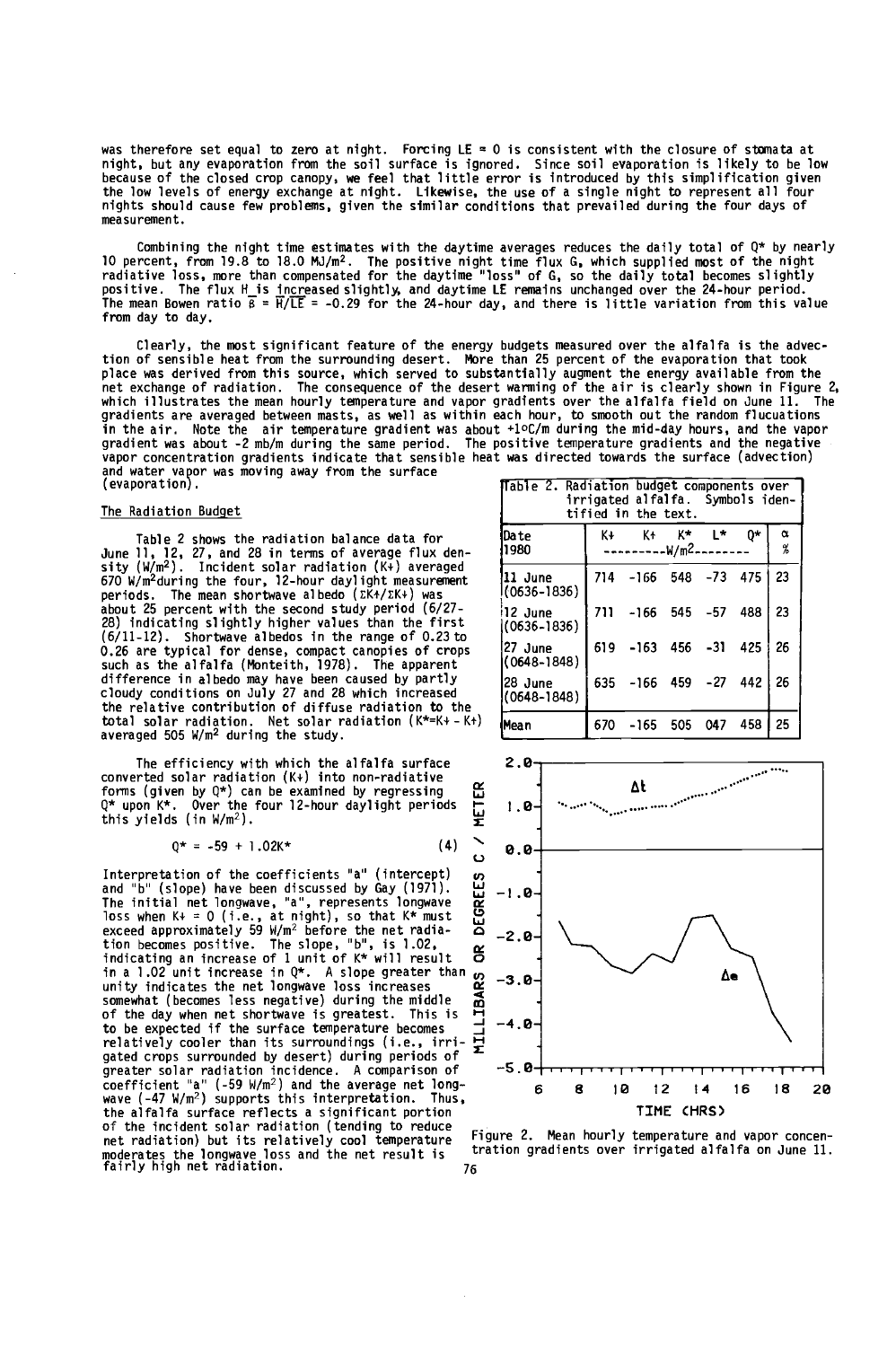#### Energy Budget Precision

The accuracy and precision of energy budget measurements have been evaluated by a variety of<br>approaches (see, for example, Fritschen, 1965; Fuch and Tanner, 1970; Hartman, 1986; Holbo, 1973;<br>Sinclair et al., 1976; Spittleh be published in a future paper.

Despite the tailure of standard statistical tests, the apparent precision of the Bowen ratio mea-<br>surements can be examined through a comparison of results from the two masts. The mean daily evapotrans-<br>piration from the



munity, with its large gradients, isa much simpler site for energy budget measurements than are roughcanopied plant communities, such as saltcedar.

The difference in latent energy between masts (LEI, LE2) in Figure 1 is slightly reduced through the use of averaged net radiation. Since LE1 and LE2 in Figure 1 are not completely independent, a more appropriate test of the measurement system would be by comparison of the estimated Bowen ratios 01 and 92. The Bowen ratios estimated on June 11 are shown in Figure 3, and again the agreement is judged to be excellent.

The magnitude of the temperature and humidity gradients directly affects the precision of the Bowen ratio measurements. Obviously, when the gradients -0.6- **1.8- are large, the measurement system accuracy require-**  $\overline{10}$ <br> **Motel ments are less stringent.** The gradients illustrated<br>
earlier in Figure 2 over the alfalfa surface are earlier in Figure 2 over the alfalfa surface are quite large. Throughout the mid-day period, the<br>temperature gradient fell between  $+0.5$  and  $+2.0$  °C/m. temperature gradient fell between +0.5 and +2.0 °C /m, -0.8- and the vapor concentration gradient was between -5 and -4 mb /m. In contrast, a series of measurements with the same system over freely transpiring salt - cedar (Gay and Hartman, 1981) revealed that the day -  $-1.8 + \cdots$ 8 10 12 14 16 18 20 temperature and between -0.4 and -0.2 mb/m for vapor.<br>The two communities were transpiring at similar rates  $(9 \text{ mm/day}$  for the saltcedar and  $10 \text{ mm/day}$  for the alfalfa), and the smaller gradients over the salt-Figure 3. Bowen ratios at mast 1 and at mast 2. cedar were attributed to the role of canopy roughness Irrigated alfalfa, June 11, 198n. in inducing mechanical mixing. Thus the alfalfa com-

The equality of exchange coefficients for water vapor and heat (K<sub>e</sub> and K<sub>h</sub>) is an important assump-<br>in this study) by Verma, et al. (1978), based upon comparisons between the Bowen ratio and lysimetric<br>in this study) by model to correct for advective conditions.

#### Conclusions

Bowen ratio measurements over irrigated alfalfa in southern Arizona for four days in June of 1980 indicated a mean daily evapotranspiration slightly in excess of 10 mm. Advective conditions prevailed<br>throughout the study. The positive sensible heat flux contributed over 25 percent of the energy ultimately<br>converted to the day, and thus compensated somewhat for the high aTbedo.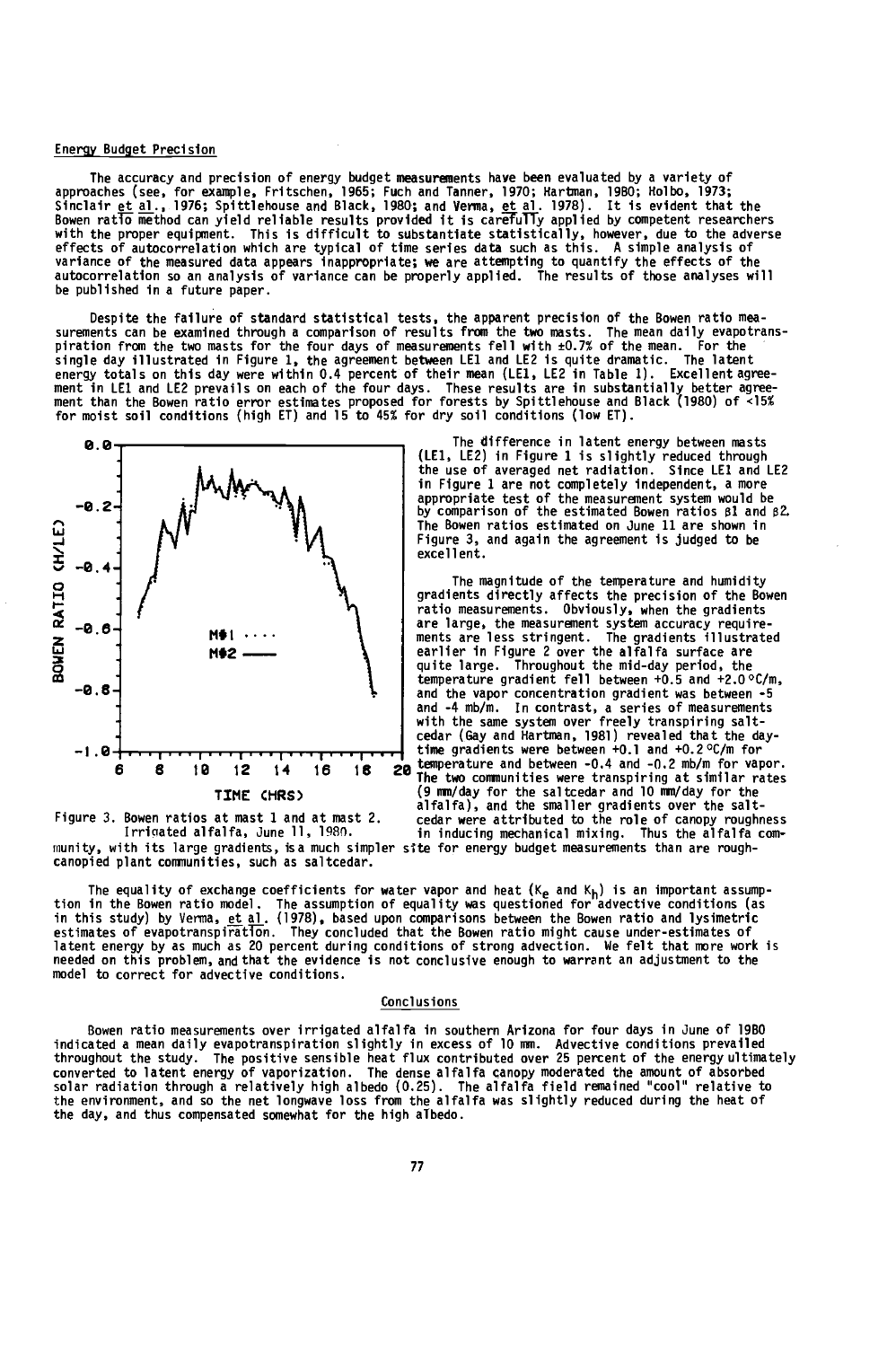lhe agreement between the latent energy estimates from the two masts is judged to be excellent, as<br>the evapotranspiration totals for the two masts were within ±0.7% of their mean. The precision of the latent energy measurements was enhanced by the large temperature and humidity gradients over the irrigated alfalfa.

### References Cited

- Baldocchi, D.D., S.B. Verna and N.J. Rosenberg. 1981. Environmental effects on carbon dioxide exchange and water use efficiency of soybeans. Proc., 15th Conf. Agric. and Forest Meteor. Soc. Page 49.
- Blad, B.L., B.R. Gardner, K.L. Clawson, D.G. Watts, D.P. Garrity, R.E. Maurer, w. Droutil and A. Wilson.<br>1981. Canopy temperature response to water stress as a function of hybrid, plant population, and<br>1965-66.
- Bowen, I.S. 1926. The ratio of heat losses by conduction and evaporation from any water surface. Phys. Rev. 27:779 -787.
- Fritschen, L.J. 1965. Accuracy of evapotranspiration determinations by the Bowen ratio method. I.A.S.H. Bull. 10:38 -48.
- Fuch, M. and C.B. Tanner. 1970. Error analysis of Bowen ratios measured by differential psychrometry. Agric. Meteor. 7:329-334.
- Gay, L.W. 1971. The regression of net radiation upon solar radiation. Arch. Met. Geoph. Biokl., Ser.  $B. 19:1-14.$
- Gay, L.W. 1979a. A simple system for real -time processing of energy budget data. Proc., WMO Symposium on Forest Meteorology, Ottawa. WMO No. 527, pp. 224 -226.
- Gay, L.W. 1979b. Radiation budgets of desert, meadow, forest and marsh sites. Arch. Met. Geoph. Biobl., Set. B, 27:349 -359.
- Gay, L.W. and L.J. Fritschen. 1979. An exchange system for precise measurement of temperature and humidity gradients in the air near the ground. Proc., Hyd. Water Resource, Ariz. and SW. 9:37 -42.
- Gay, L.W. and R.K. Hartman. 1981. Evapotranspiration from irrigated alfalfa and riparian saltcedar in an arid environment. Proc., 15th Conf. Agric. and Forest Meteor. Amer. Meteor. Soc. pp. 94 -97.
- Hartman, R.K. 1980. Error analysis of evapotranspiration measurements. Proc., Hyd. Water Resource Ariz. and SW. 10:231 -240.
- Hartman, R.K. and L.W. Gay. 1981. Improvements in the design and calibration of temperature measurement systems. Proc., 15th Conf. Agric. and Forest Meteor., Amer. Meteor. Soc. pp. 150 -151.
- Hipps, L.E., and J.L. Hatfield. 1981. Morphological adaptation in grain sarghum and soybeans and the influence on energy exchange. Proc. 15th Conf. on Agric. and Forest Meteor. Amer. Meteor Soc. pp. 59 -60.
- Holbo, H.R. 1973. Energy Exchange Studies at the Earth's Surface. I. The Energy Budget of a Pumice Desert. Dept. Atmos. Science Tech. Rep. No. 73 -2. Oregon State University, Corvallis. 142 p.
- Monteith, J.L. 1973. Principles of Environmental Physics. Edward Arnold Ltd., London. 241p.
- Rosenberg, N.J., and S.B. Verma. 1978. Extreme evapotranspiration in irrigated alfalfa: a consequence<br>of the 1979 midwestern drought. J. Appl. Meteor. 17:934-941.
- Sargeant, D.H. and C.B. Tanner. 1967. A simple psychrometric apparatus for Bowen ratio determinations. J. Appl. Meteor. 6:414 -418.
- Sinclair, T.R., L.H. Allen and E.R. Lemon. 1975. An analysis of the errors in the calculation of energy flux densities above vegetation by a Bowen ratio profile method. Bound. Layer Meteor. 8:129 -139.
- Spittlehouse, D.L., and T.A. Black. 1980. Evaluation of the Bowen ratio/energy balance method for<br>determining forest evapotranspiration. Atmosphere-Ocean 1B:98-116.
- Tanner, C.B. 1963. Basic Instrumentation and Measurements for Plant Environments and Micrometeorology. University of Wisconsin, Madison. Soils Bulletin 6. 338p.
- Van Bavel, C.H.M. 1967. Changes in canopy resistance to water loss from alfalfa induced by soil water depletion. Agric. Meteor. 4:165 -176.